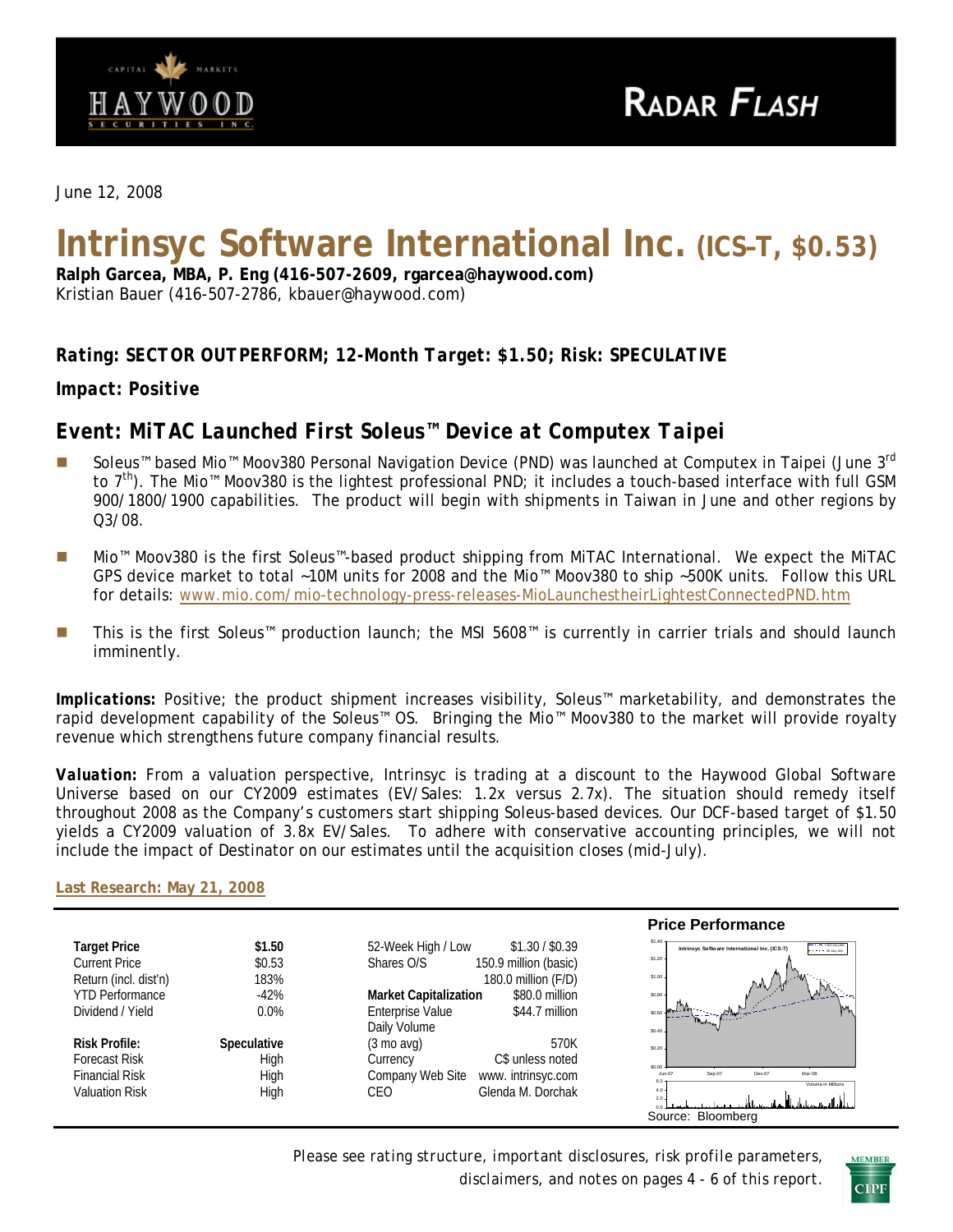

**Shares O/S (M) Market Cap. (\$M): 180.0 Target: \$1.50**

**Alpha: Product delivery in Taiwan, China and EMEA will provide positive synergy and momentum to future licensing deals.** 

Investment Highlights<br>Company Description - Intrinsyc is a leader in software and services that enable next-generation handheld and embedded products, including mobile handsets, smart phones [that may software Internationa and converged devices.

**Investment Brief** - The company's mobile software products, engineering services, and years of expertise help OEMs, service providers, and silicon providers deliver<br>compelling wireless products with faster time-to-market

atalysts - Continued design wins should drive royalty revenues, license contracts

**Risks** - Handset mftrs and OEMs decide not to go with Windows CE platform; slow shipments delay royalty stream.

**Recent Financings:**<br>Equity Offering May 2007 - 33.3M @ \$0.60<br>Past Equity Offering March 2006 - 24.2M @ \$0.90

**Management:** Glenda Dorchak, Chairman & CEO; George Reznik, CFO; Randy Kath, CTO

| <b>Financial Forecasts</b>      |                          |                          | Annual |                          |         |          | Quarterly                                  |        |                          |                          | <b>Key Statistics</b>                       |        |                   |                   |
|---------------------------------|--------------------------|--------------------------|--------|--------------------------|---------|----------|--------------------------------------------|--------|--------------------------|--------------------------|---------------------------------------------|--------|-------------------|-------------------|
| FY-end Dec-31                   | 2006A                    | 2007A                    | 2008E  | 2009E                    | 2010E   | Q3/2007A | Q4/2007A Q1/2008A Q2/2008E                 |        |                          | Q3/2008E                 | Price / Target / Return                     | \$0.53 | \$1.50            | 183.0%            |
| Revenues (\$mins)               | 19.7                     | 18.2                     | 27.4   | 51.8                     | 64.4    | 5.1      | 4.5                                        | 5.6    | 6.2                      | 6.8                      | 52wk Hi / Lo                                |        | \$1.30            | \$0.39            |
| Rev. Growth %                   |                          | $-8%$                    | 50%    | 89%                      | 24%     |          | $-11%$                                     | 22%    | 12%                      | 9%                       | Shares O/S (mins)                           |        |                   |                   |
| Consensus Revenue Est. (\$mins) | nmf                      | 19.5                     | 23.7   | 45.2                     | 56.4    | 5.1      | 4.3                                        | 5.4    | 5.8                      | 5.8                      | Basic / F.D.                                |        | 150.9             | 180.0             |
| 3 months ago.                   |                          | 20                       |        |                          |         |          | 4                                          |        | $\overline{\phantom{a}}$ |                          | Float                                       |        |                   | 147.2             |
| EBITDA (\$mins)                 | (15.1)                   | (16.6)                   | (10.7) | (2.9)                    | 8.4     | (3.6)    | (3.8)                                      | (3.7)  | (2.8)                    | (3.1)                    | <b>Dividend Yield</b>                       |        |                   | 0.0%              |
| <b>EBITDA Growth %</b>          |                          | 10%                      | $-36%$ | $-73%$                   | $-390%$ |          | 5%                                         | $-3%$  | $-23%$                   | 8%                       | Short Interest / as % of Float              |        | 0.0               | 0.0%              |
| Consensus EBITDA Est. (\$mins)  | $\overline{\phantom{a}}$ | (14.2)                   | (14.4) | (3.9)                    | 6.0     | (3.7)    | (4.0)                                      | (3.7)  | (3.7)                    | (3.5)                    | Daily Volume (3-Mth. Avg. mlns)             |        |                   | 0.57              |
| 3 months ago.                   |                          | (14.2)                   |        | $\overline{\phantom{a}}$ |         | (3.7)    | (4.0)                                      | (2.7)  | $\overline{\phantom{a}}$ | $\sim$                   | Market Cap. / Enterprise Value (mlns)       |        | 80.0              | 44.7              |
| EPS $(FD)(\$)$                  | (0.18)                   | (0.16)                   | (0.08) | (0.03)                   | 0.06    | (0.05)   | (0.03)                                     | (0.03) | (0.02)                   | (0.02)                   | Cash / Debt (mins)                          |        | 35.2              | 0.0               |
| EPS Growth %                    |                          | $-14%$                   | $-46%$ | $-69%$                   | $-332%$ |          | $-31%$                                     | $-16%$ | $-23%$                   | 6%                       | Net Cash / Share                            |        |                   | \$0.23            |
| Consensus EPS Est. (\$)         | $\overline{\phantom{a}}$ | (0.17)                   | (0.10) | (0.04)                   | 0.04    | (0.04)   | (0.04)                                     | (0.03) | (0.03)                   | (0.02)                   | Tang, Book Value / Share                    |        |                   | \$0.17            |
| 3 months ago.                   |                          | (0.17)                   |        |                          |         | (0.04)   | (0.04)                                     | (0.03) |                          | $\sim$                   | Company CEO / Website                       |        | Glenda M. Dorchak | www.intrinsyc.com |
| CFPS (FD) (\$)                  | ۰                        | $\overline{\phantom{a}}$ | (0.08) | 0.00                     | 0.07    | (0.03)   | (0.03)                                     | (0.04) | (0.01)                   | (0.02)                   | <b>Top Holders:</b>                         |        |                   |                   |
| CFPS Growth %                   |                          | nmf                      | nmf    | $-104%$                  | 2135%   |          | $-7%$                                      | 37%    | $-73%$                   | 125%                     | 1) Camlin Asset Management Limited          |        |                   | 3.8%              |
| Consensus CFPS Est. (\$)        | $\overline{\phantom{a}}$ | $\overline{\phantom{a}}$ | (0.08) | $\overline{\phantom{a}}$ | 0.07    |          |                                            | (0.01) | (0.02)                   | $\overline{\phantom{a}}$ | 2) IG Investment Management, Ltd.           |        |                   | 2.8%              |
| 3 months ago.                   |                          |                          |        |                          |         |          |                                            | (0.02) |                          |                          | 3) Gruber & McBaine Capital Management, LLC |        |                   | 1.5%              |
|                                 |                          |                          |        |                          |         |          | *All consensus numbers are from Canital IO |        |                          |                          | Ownershin <sup>-</sup>                      |        |                   |                   |

|                            |           |           |           |           |                                    |        |                         | <b>MARGHER CONTROL FIGAVI</b><br>$1.1$ IVI<br>. 70 |
|----------------------------|-----------|-----------|-----------|-----------|------------------------------------|--------|-------------------------|----------------------------------------------------|
| <b>Valuation Metrics</b>   | 2006      | 2007      | 2008      | 2009      | <b>Analyst Ratings: Capital IQ</b> |        | <b>Potential Upside</b> | *Source: CapitalIQ, Bloomberg                      |
| <b>EV/EBITDA - Current</b> | <b>NM</b> | NM        | <b>NM</b> | <b>NM</b> | <b>Average Target</b>              | \$1.23 | 132%                    | <b>Historical Valuation Parameters</b>             |
| Est. EV/EBITDA - Target    |           |           | <b>NM</b> | <b>NM</b> | <b>Median Target</b>               | \$1.25 | 136%                    | insyc Software International Inc. In               |
| <b>EV/SALES - Current</b>  | l.9x      | <b>NM</b> | 2.4x      | 1.2x      | <b>Sector Outperform</b>           |        |                         | <b>FWD EV/SALES - NTM</b><br>-Average of Comps     |
| Est. EV/SALES - Target     |           |           | 7.2x      | 3.8x      | <b>Sector Perform</b>              |        |                         |                                                    |
| Current, 1-Year, 2-Year    |           |           |           |           | <b>Sector Underperform</b>         |        |                         |                                                    |
| <b>DCF Target</b>          |           |           | \$1.54    | \$1.65    | # of Analysts                      |        |                         |                                                    |

| <b>Comparables</b>                    | <b>Stock Price</b> |               | Pot.          |           | <b>EV/Sales</b> |           |           | <b>EBITDA Margin</b> | P/E       |           |           | <b>EV/EBITDA</b>                           |
|---------------------------------------|--------------------|---------------|---------------|-----------|-----------------|-----------|-----------|----------------------|-----------|-----------|-----------|--------------------------------------------|
|                                       | Todav              | <b>Target</b> | <b>Return</b> | 2008      | 2009            | 2010      | 2008      | 2009                 | 2008      | 2009      | 2008      | 2009                                       |
| Intrinsyc Software International Inc. | 0.53               | 1.50          | 183%          | 2.4x      | 1.2x            | 0.9x      | $-39%$    | $-6%$                | <b>NM</b> | <b>NM</b> | <b>NM</b> | <b>NM</b>                                  |
| <b>Esmertec AG</b>                    | 10.10              | 9.16          | $-9%$         | 4.5x      | 3.5x            | <b>NM</b> | 9%        | 14%                  | <b>NM</b> | <b>NM</b> | <b>NM</b> | 25.0x                                      |
| Access Company, Ltd.                  | 263,000            | 398.333       | 51%           | 2.7x      | 2.4x            | 2.0x      | 6%        | 9%                   | <b>NM</b> | <b>NM</b> | <b>NM</b> | 25.1x                                      |
| <b>Opera Software ASA</b>             | 24.50              | 22.50         | $-8%$         | 5.4x      | 4.0x            | 3.2x      | 12%       | 17%                  | <b>NM</b> | 36.5x     | <b>NM</b> | 23.0x                                      |
| <b>IBSQUARE Corp.</b>                 | 4.64               | <b>NM</b>     | <b>NM</b>     | <b>NM</b> | <b>NM</b>       | <b>NM</b> | <b>NM</b> | <b>NM</b>            | <b>NM</b> | <b>NM</b> | <b>NM</b> | <b>NM</b>                                  |
| <b>Smith Micro Software Inc.</b>      | 7.02               | 13.79         | 96%           | 1.9x      | 1.6x            | <b>NM</b> | 16%       | 22%                  | 11.0x     | 8.5x      | 11.5x     | 7.0x                                       |
| Infraware Inc.                        | 15.750             | 27,000        | 71%           | 4.2x      | <b>NM</b>       | <b>NM</b> | 34%       | <b>NM</b>            | 17.6x     | <b>NM</b> | 12.5x     | <b>NM</b>                                  |
| <b>Trolltech AS</b>                   | 16.00              | 13.50         | $-16%$        | 2.6x      | 2.0x            | 1.7x      | 8%        | 18%                  | <b>NM</b> | 19.4x     | <b>NM</b> | 10.8x                                      |
| Average                               |                    |               |               | 3.5x      | 2.7x            | 2.3x      | 14%       | 16%                  | 14.3x     | 21.5x     | 12.0x     | 18.2x                                      |
|                                       |                    |               |               |           |                 |           |           |                      |           |           |           | *All consensus numbers are from Capital IO |

| <b>Historical Valuation Parameters</b> |            | <b>EV/EBITDA</b> | <b>P/CF</b> |           | <b>EBITDA Growth</b> |           |           | <b>EPS Growth</b> | <b>Sales Growth</b> |           | Returns %                                  |            |
|----------------------------------------|------------|------------------|-------------|-----------|----------------------|-----------|-----------|-------------------|---------------------|-----------|--------------------------------------------|------------|
| 3-Yr Ava.                              | <b>NTM</b> | <b>TTM</b>       | 2008        | 2009      | 2008                 | 2009      | 2008      | 2009              | 2008                | 2009      | Last 3mtl                                  | <b>YTD</b> |
| Intrinsyc Software International Inc.  | <b>NM</b>  | <b>NM</b>        | <b>NM</b>   | <b>NM</b> | $-36%$               | $-73%$    | 46%       | 69%               | 50%                 | 89%       | $-36%$                                     | $-42%$     |
| <b>Esmertec AG</b>                     | <b>NM</b>  | <b>NM</b>        | <b>NM</b>   | 29.7x     | 196%                 | 95%       | 92%       | 151%              | 24%                 | 29%       | 13%                                        | $-8%$      |
| Access Company, Ltd.                   | 22.4x      | <b>NM</b>        | 48.5x       | 39.1x     | $-32%$               | 71%       | 102%      | <b>NM</b>         | 4%                  | 14%       | $-15%$                                     | $-48%$     |
| <b>Opera Software ASA</b>              | <b>NM</b>  | <b>NM</b>        | <b>NM</b>   | 30.7x     | 218%                 | 94%       | 220%      | 91%               | 45%                 | 35%       | 73%                                        | 90%        |
| <b>BSQUARE Corp.</b>                   | <b>NM</b>  | 0.1x             | <b>NM</b>   | <b>NM</b> | <b>NM</b>            | <b>NM</b> | <b>NM</b> | <b>NM</b>         | <b>NM</b>           | <b>NM</b> | 15%                                        | $-32%$     |
| Smith Micro Software Inc.              | 19.1x      | <b>NM</b>        | <b>NM</b>   | <b>NM</b> | 120%                 | 63%       | <b>NM</b> | 29%               | 37%                 | 20%       | 12%                                        | $-17%$     |
| Infraware Inc.                         | 13.5x      | <b>NM</b>        | <b>NM</b>   | <b>NM</b> | 64%                  | <b>NM</b> | 64%       | <b>NM</b>         | 41%                 | <b>NM</b> | 7%                                         | $-1%$      |
| <b>Trolltech AS</b>                    | <b>NM</b>  | <b>NM</b>        | 36.0x       | 14.0x     | <b>NM</b>            | 195%      | 117%      | <b>NM</b>         | 34%                 | 31%       | 1%                                         | 59%        |
| Average                                | 18.3x      | 0.1x             | 42.2x       | 28.4x     | 113%                 | 104%      | 119%      | 91%               | 31%                 | 26%       | 15%                                        | 6%         |
|                                        |            |                  |             |           |                      |           |           |                   |                     |           | *All consensus numbers are from Capital IQ |            |

|                                                  |                | <b>Intrinsyc Software</b> |                |                 |            |
|--------------------------------------------------|----------------|---------------------------|----------------|-----------------|------------|
| Discounted Cash Flow Analysis (FY-End Dec, US\$) | 2007           | 2008                      | 2009           | 2010            | 2011       |
| Modeled Units Shipped                            | 125,000        | 1550,000                  | 7,500,000      | 10,000,000      | 11250,000  |
| Revenue (\$)                                     | 19,705,794     | 27,377,081                | 51763,756      | 64,441,606      | 74,262,315 |
| Revenue growth                                   | 6%             | 39%                       | 89%            | 24%             | 15%        |
| EBITDA (\$)                                      | (14,455,074)   | (10,703,351)              | (2,881660)     | 8,353,426       | 15,058,481 |
| <b>EBITDA</b> Margin                             | $-73%$         | $-39%$                    | $-6%$          | 13%             | 20%        |
| Amortization (\$)                                | 821282         | 669,449                   | 577,414        | 654,752         | 706,110    |
| EBIT (\$)                                        | (15, 276, 356) | (11,372,799)              | (3,459,074)    | 7,698,674       | 14,352,371 |
| NOPAT [EBIT * (1- effective tax rate) ]          | (15,565,689)   | (11417, 792)              | (3,459,074)    | 7,698,674       | 14,352,371 |
| Plus Amortization (\$)                           | 821282         | 669,449                   | 577,414        | 654,752         | 706,110    |
| Less Capital Expenditures (\$)                   | (575,046)      | (682, 879)                | (828, 220)     | (773.299)       | (891, 148) |
| Capital Intensity                                | 0              | $^{\circ}$                | C              |                 | $\Omega$   |
| Net Working Capital Changes                      | 471143         | (659,396)                 | 3,429,236      | (1359, 564)     | (439,710)  |
| <b>Terminal Value</b>                            |                | 269,314,965               | 269,314,965    | 269,314,965     |            |
| Equity Value                                     |                | 238,818,081               | 277, 179, 453  | 296,671,669     |            |
| DOESN-L-                                         |                | $\sim$                    | $\overline{1}$ | 10 <sup>2</sup> |            |

OCF Value of Company Reports, Target, Return and Forecasts are Consensus Based Using Capital IQ. [19] [19] tas | the Consensus Based Using Capital IQ. [19] tas | the Consensus Based Using Capital IQ. [19] the Consensus B

Source: MiTAC

| 50 Day MA | 200 Day MA |  |  |  |  |  |
|-----------|------------|--|--|--|--|--|
|           |            |  |  |  |  |  |
|           |            |  |  |  |  |  |
|           |            |  |  |  |  |  |
|           |            |  |  |  |  |  |

**\$0.53 \$80**

| <b>Key Statistics</b>                       |        |                   |                              |  |
|---------------------------------------------|--------|-------------------|------------------------------|--|
| Price / Target / Return                     | \$0.53 | \$1.50            | 183.0%                       |  |
| 52wk Hi / Lo                                |        | \$1.30            | \$0.39                       |  |
| Shares O/S (mins)                           |        |                   |                              |  |
| Basic / F.D.                                |        | 150.9             | 180.0                        |  |
| Float                                       |        |                   | 147.2                        |  |
| <b>Dividend Yield</b>                       |        |                   | 0.0%                         |  |
| Short Interest / as % of Float              |        | 0.0               | 0.0%                         |  |
| Daily Volume (3-Mth. Avg. mlns)             |        |                   | 0.57                         |  |
| Market Cap. / Enterprise Value (mlns)       |        | 80.0              | 44.7                         |  |
| Cash / Debt (mlns)                          |        | 35.2              | 0.0                          |  |
| Net Cash / Share                            |        |                   | \$0.23                       |  |
| Tang. Book Value / Share                    |        |                   | <b>\$0.17</b>                |  |
| Company CEO / Website                       |        | Glenda M. Dorchak | www.intrinsyc.com            |  |
| <b>Top Holders:</b>                         |        |                   |                              |  |
| 1) Camlin Asset Management Limited          |        |                   | 3.8%                         |  |
| 2) IG Investment Management, Ltd.           |        |                   | 2.8%                         |  |
| 3) Gruber & McBaine Capital Management, LLC |        |                   | 1.5%                         |  |
| Ownership:                                  |        |                   |                              |  |
| Management Control (Proxy)                  |        | 1.7 M             | 1.1%                         |  |
|                                             |        |                   | *Source: CanitalIO Bloomberg |  |









**Intrinsyc Software International Inc. Ticker ICS-T Price Rating: Sector Outperform**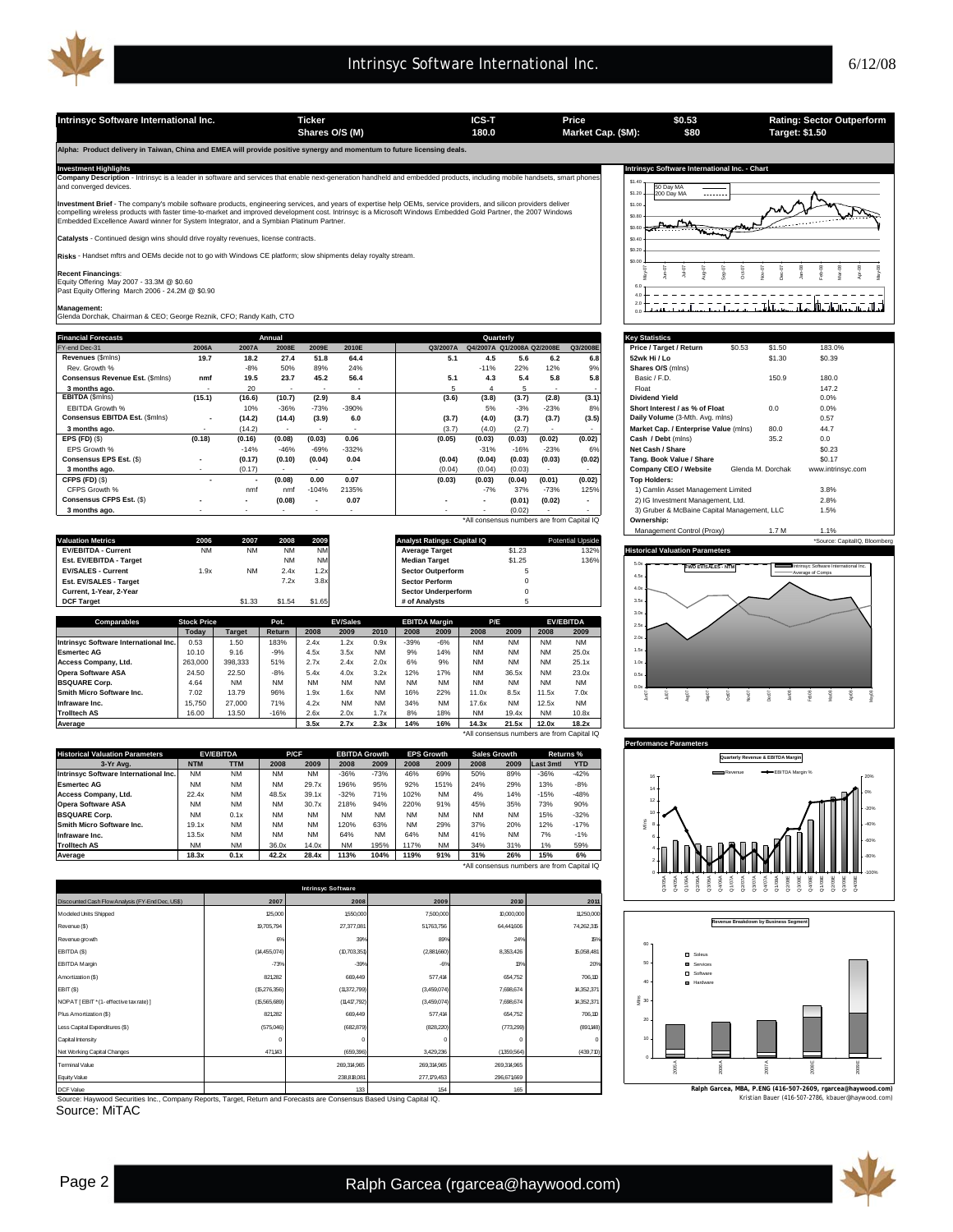

# **The MiTAC Mio™ Moov 380, Picture & Specs**



| Display                    | 4.3" TFT with touchscreen Flat Panel    |
|----------------------------|-----------------------------------------|
| Resolution                 | 480 x 242 Pixels (WQVGA)                |
| <b>GPS Chipset</b>         | SiRFstarIII                             |
| <b>Battery Capacity</b>    | 720 mAh                                 |
| CPU                        | Samsung 2443-400Mhz                     |
| <b>Built-in Speaker</b>    | Yes                                     |
| <b>TTS</b>                 | Varies by regions                       |
| <b>TMC</b>                 | No                                      |
| Dimension (W x H x D)      | 129 mm x 78mm x 12.3mm (5" x 3" x 0.5") |
| Weight                     | 164 g                                   |
| <b>SiRFInstantFixII</b>    | Yes                                     |
| <b>Operating System</b>    | Win CE .Net 5 (Soleus)                  |
| <b>Display Orientation</b> | Landscape                               |
| <b>Network</b>             | GSM 900/1800/1900                       |
| <b>SIM Card Slot</b>       | Yes                                     |
| <b>USB</b>                 | Yes, V2.0                               |
| <b>Memory Slot</b>         | MicroSD                                 |
| Microphone                 | Yes                                     |
| Earphone Jack              | Yes (2.5 mm)                            |
| <b>Navigation Software</b> | MioMap 2008                             |

Source: Company Information/Websites

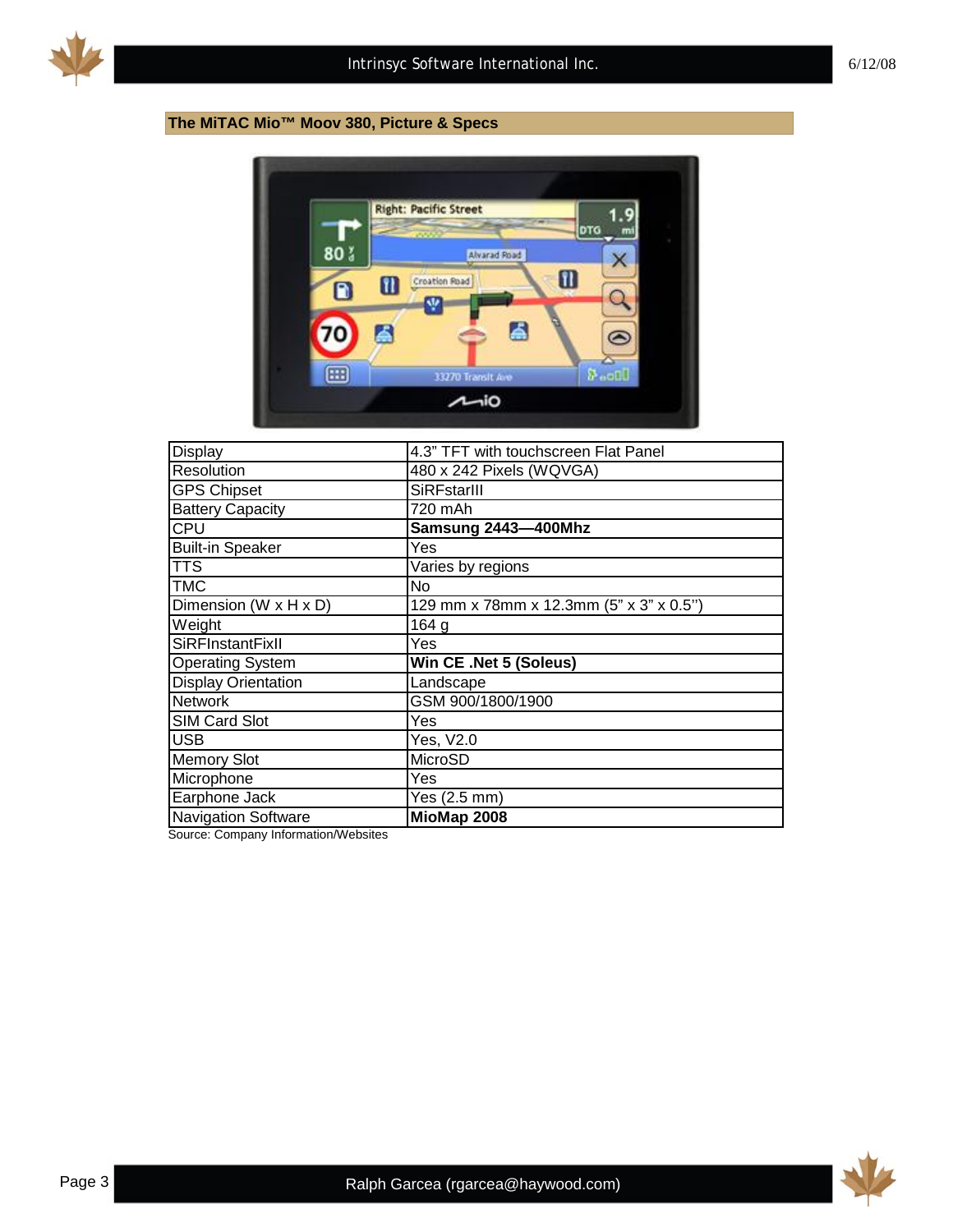

# **Distribution**

This report may only be distributed to non-institutional US clients in the following states: Delaware, Georgia, Iowa, Idaho, Indiana, Kansas, Louisiana, Maryland, Maine, Minnesota, Missouri, New York, Oklahoma, Pennsylvania, South Carolina, South Dakota, Virgin Islands, Vermont and Washington.

# **Analyst Certification**

I, Ralph Garcea, hereby certify that the views expressed in this report (which includes the rating assigned to the issuer's shares as well as the analytical substance and tone of the report) accurately reflect my/our personal views about the subject securities and the issuer. No part of my/our compensation was, is, or will be directly or indirectly related to the specific recommendations.

# **Important Disclosures**

This report is prepared by Haywood Securities Inc. for use by Haywood Securities Inc., Haywood Securities (USA) Inc. and Haywood Securities (UK) Limited and their clients. Haywood Securities Inc. is a Canadian broker-dealer and a member of the Toronto Stock Exchange and the Canadian Venture Exchange. Haywood Securities (USA) Inc. is a wholly owned subsidiary of Haywood Securities Inc., registered with the U.S. Securities and Exchange Commission, and is a member of FINRA and the Securities Investor Protection Corporation (SIPC).

Haywood Securities, Inc., and Haywood Securities (USA) Inc. do have officers in common however, none of those common officers affect or control the ratings given a specific issuer or which issuer will be the subject of Research coverage. In addition, the firm does maintain and enforce written policies and procedures reasonably designed to prevent influence on the activities of affiliated analysts.

Haywood analysts are salaried employees who may receive a performance bonus that may be derived, in part, from corporate finance income.

#### **Of the companies included in the report the following Important Disclosures apply:**

- The Analyst(s) preparing this report (or a member of the Analysts' households) have a financial interest in Intrinsyc Software (ICS-T).
- As of the end of the month immediately preceding this publication either Haywood Securities, Inc., its officers or directors beneficially owned 1% or more of Intrinsyc Software (ICS-T).
- Haywood Securities, Inc. or an Affiliate has managed or co-managed a public offering of securities for Intrinsyc Software (ICS-T) in the last 12 months.

Other material conflict of interest of the research analyst of which the research analyst or member knows or has reason to know at the time of publication or at the time of public appearance:

 $\bullet$   $\frac{n}{a}$ 

# **Rating Structure**

*Each company within analyst's universe, or group of companies covered, is assigned a rating to represent how the analyst feels the stock will perform in comparison with the other companies, in that specific sector, over the upcoming 12 month period.* 

**SECTOR OUTPERFORM** – Haywood's top rating category. The analyst believes that the security will outperform its sector. Furthermore, the shares are forecast to provide attractive returns measured against alternative investments when considering risk profiles. The rating carries a minimum total return threshold of 15% for equities and 12% for trusts. The rating applies to companies that have tangible underlying assets that give a measure of support to the market valuation. The rating category considers both the absolute and relative values in assigning the highest rating on the security.

**SECTOR PERFORM** – The analyst believes that the security will trade with tight correlation to its underlying sector. Furthermore, the target price (together with any anticipated distributions) is at or above the market price, and forecast risk-adjusted returns are attractive relative to alternative investments.

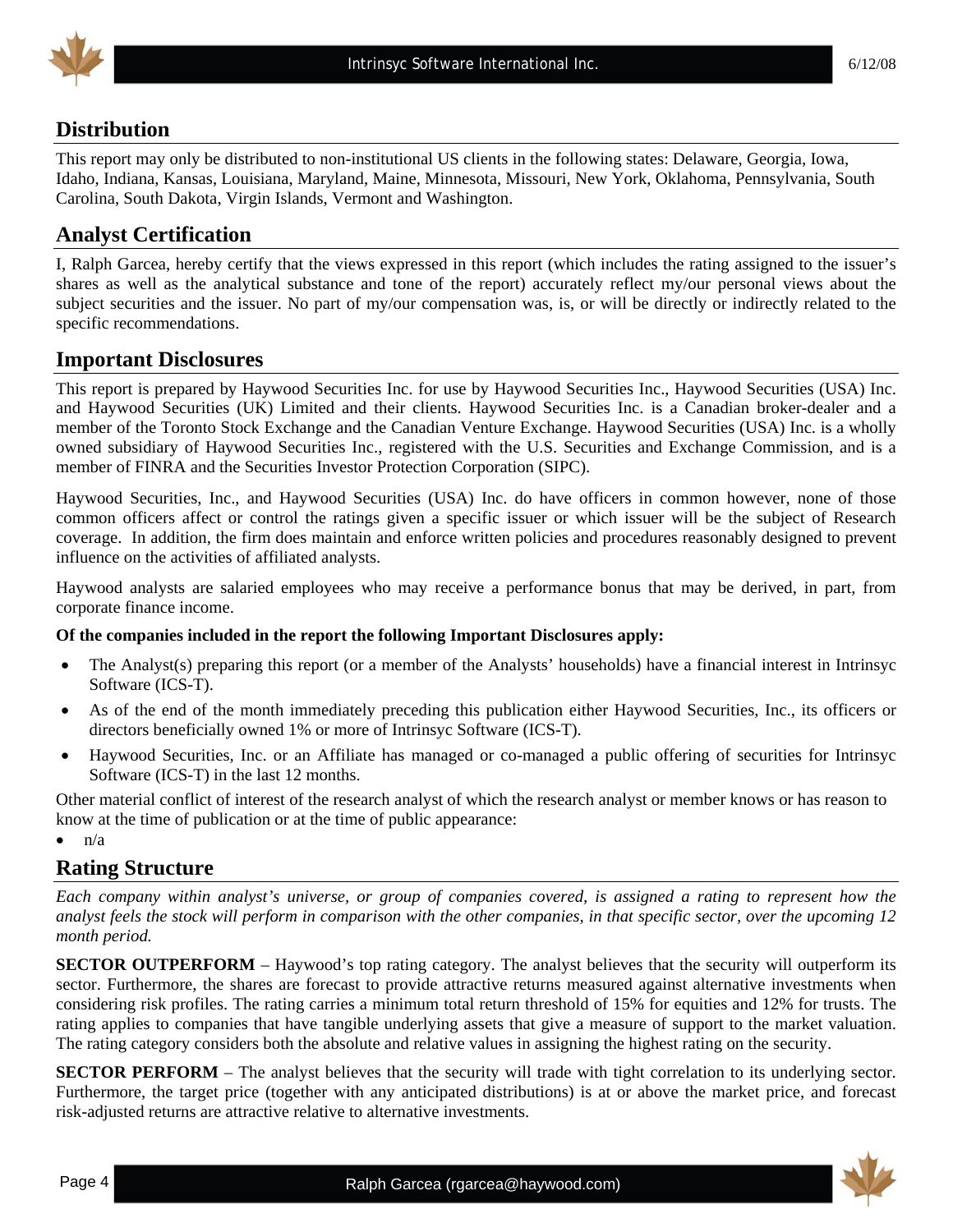

**SECTOR UNDERPERFORM** – Investors are advised to sell the security or hold alternative securities within the sector. Stocks in this category are expected to underperform relative to their sector. The category also represents stocks with unattractive forecast returns relative to alternative investments.

*The above ratings are determined by the analyst at the time of publication. On occasion, total returns may fall outside of the ranges due to market price movements and/or short term volatility. At the discretion of Haywood's Management, these deviations may be permitted after careful consideration* 

# **Other Ratings**

**TENDER –** The analyst is recommending that investors tender to a specific offering for the company's stock.

**RESEARCH COMMENT** – An analyst comment about an issuer event that does not include a rating or recommendation.

**UNDER REVIEW –** Placing a stock Under Review does not revise the current rating or recommendation of the analyst. A stock will be placed Under Review when the relevant company has a significant material event with further information pending or to be announced. An analyst will place a stock Under Review while he/she awaits sufficient information to reevaluation the company's financial situation.

**COVERAGE DROPPED** – Haywood Securities will no longer cover the issuer. Haywood will provide notice to clients whenever coverage of an issuer is discontinued.

*\* Haywood's current rating structure (outlined above) does not correlate to the 3-tiered BUY, HOLD, SELL structure required by the NASD and NYSE. Our ratings of Sector Outperform, Sector Perform and Sector Underperform most closely correspond to Buy, Hold/Neutral and Sell respectively however, as described above, our assigned ratings take into account the relevant sector.* 



*Haywood's focus is to search for undervalued companies which analysts believe may achieve attractive risk-adjusted returns. This research coverage on potentially undervalued companies may result in an outweighed percentage of companies rated as Sector Outperform. Management regularly reviews rating and targets in all sectors to ensure fairness and accuracy.* 

For further information on Haywood Securities' research dissemination policies, please visit: [http://www.haywood.com/research\\_dissemination.asp](http://www.haywood.com/research_dissemination.asp) 

## **Risk Profile Parameters**

**SPECULATIVE:** – Investment for risk accounts only. Companies within this category carry greater financial and/or execution risk. All junior/venture companies that carry great financial and/or liquidity risk will be tagged "SPECULATIVE". A stock indicating a SPECULATIVE risk is determined from sector specific criteria outlined below listed below.